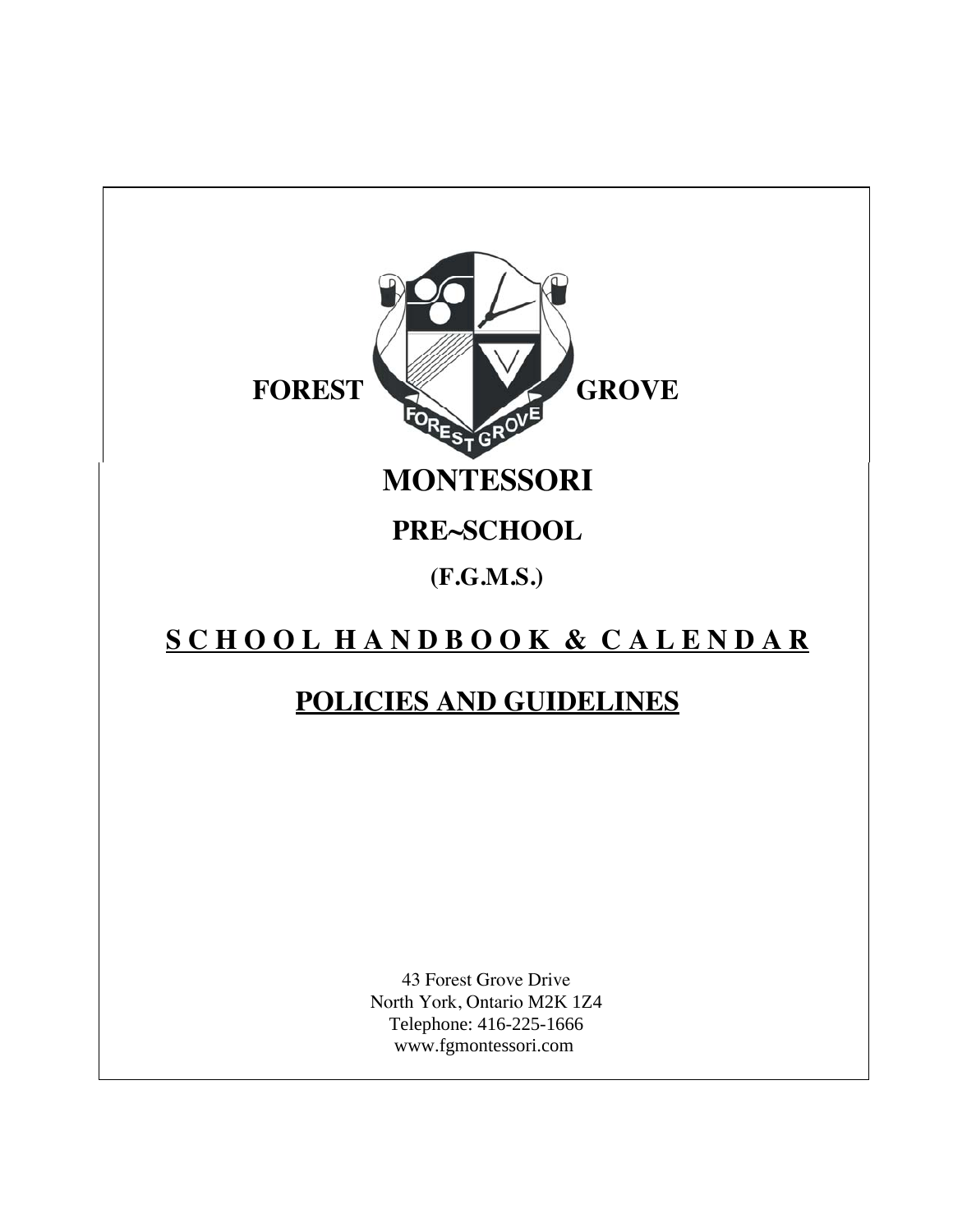## **TABLE OF CONTENTS**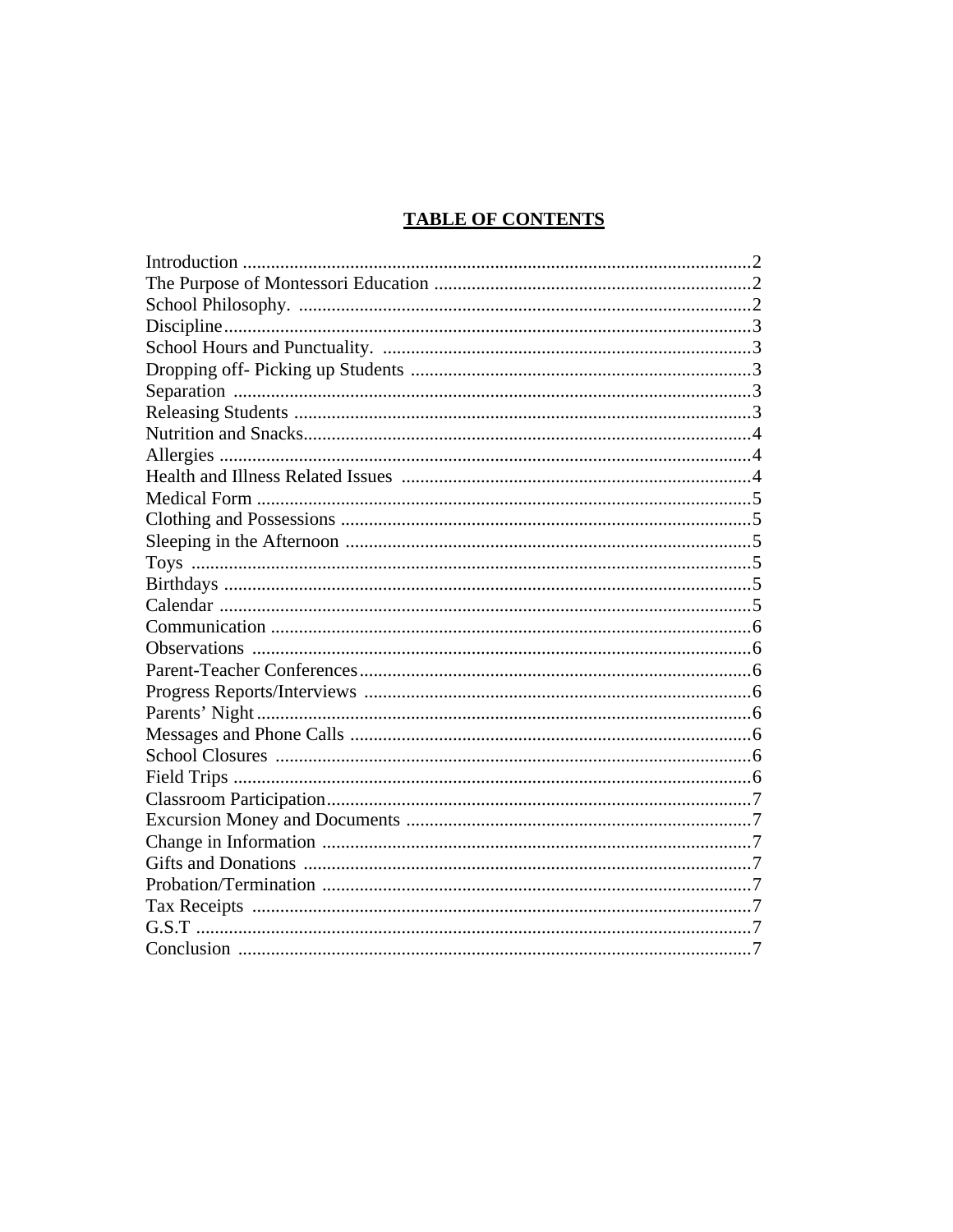#### **INTRODUCTION**

We would like to take this opportunity to extend a very warm welcome to the parents and children of Forest Grove Montessori Pre-School. For the next three years, we aim to provide your child(ren) with an exciting and fun-filled learning experience that is certain to be life-long.

In order to ensure that both you and your children have a happy, stimulating and successful experience, we encourage you to take a few minutes to become familiar with the contents of this information booklet and retain it for future reference.

## **1. THE PURPOSE OF MONTESSORI EDUCATION:**

The Montessori method of early childhood education is based on **cultivating each child's natural desire to learn** and experiencing the excitement of learning by his/her own choice using Montessori materials. Through a program of individualized daily learning, children acquire the basic skills of reading, writing and arithmetic in the same natural way as they learn to walk and talk. This same approach of channeling their natural curiosity, enthusiasm and self- motivation into an enjoyable learning experience is applied to additional academic activities including natural sciences, geography, French introduction, music, arts, crafts and physical activities.

Therefore, the materials that the children use and the activities that they engage in, help them develop **concentration, co-ordination, and work habits** as necessary tools for more advanced learning and development at later stages of their lives. Moreover**, independence, self confidence, self-esteem**, positive and creative thinking will be instilled in children as a consequence of the implementation of Montessori principles. These habits and skills are the necessary foundation for the children's future success as well as their wholesome growth.

It is important for you to know at the outset that your children could only benefit fully from the Montessori program if they are allowed to follow through the **"three year cycle"**. This is due to the fact that the time and effort spent in learning various subjects - specially in language and math.- during the first two years, come together and into fruition in the third year.

## **2. SCHOOL PHILOSOPHY/MISSION:**

Our mission is to create a happy and nurturing environment for children between the **ages of 1** <sup>1</sup>/<sub>2</sub> to 6 years **old**, which is conducive to the development of their social, intellectual, academic, physical and artistic skills. Moreover, children are encouraged to achieve their full potential, discover joy of working and learning, explore and solve problems, develop social skills and independence. We are committed to provide children with the required individual attention and encouragement to learn and explore various subjects at an improving pace. In order to achieve the above goals, our Casa program is based on the Montessori method of early childhood education for children between the ages of **2 to 6 years old**.

In addition to our "**Casa"** classes (Montessori based Program), we have a **"Toddler"** class (**ages 1 up to 3 years old**) based on the "Early Childhood Method of Education" and focused on developing and enriching their vocabulary as well as eye and hand co-ordination, social skills, fine and gross motor activities, arts and craft, etc. This is a preparatory program, primarily for younger siblings of our Casa students as well as for those children who would be moving to our Casa program when they reach the ages of  $2\frac{1}{2}$  to 3 years old. Our "Toddlers" will have fun-packed, creative and educational programs on a daily basis in order to prepare them for entrance to our Montessori based program.

Parents, students, and teaching staff share equally in the achievement of our goals.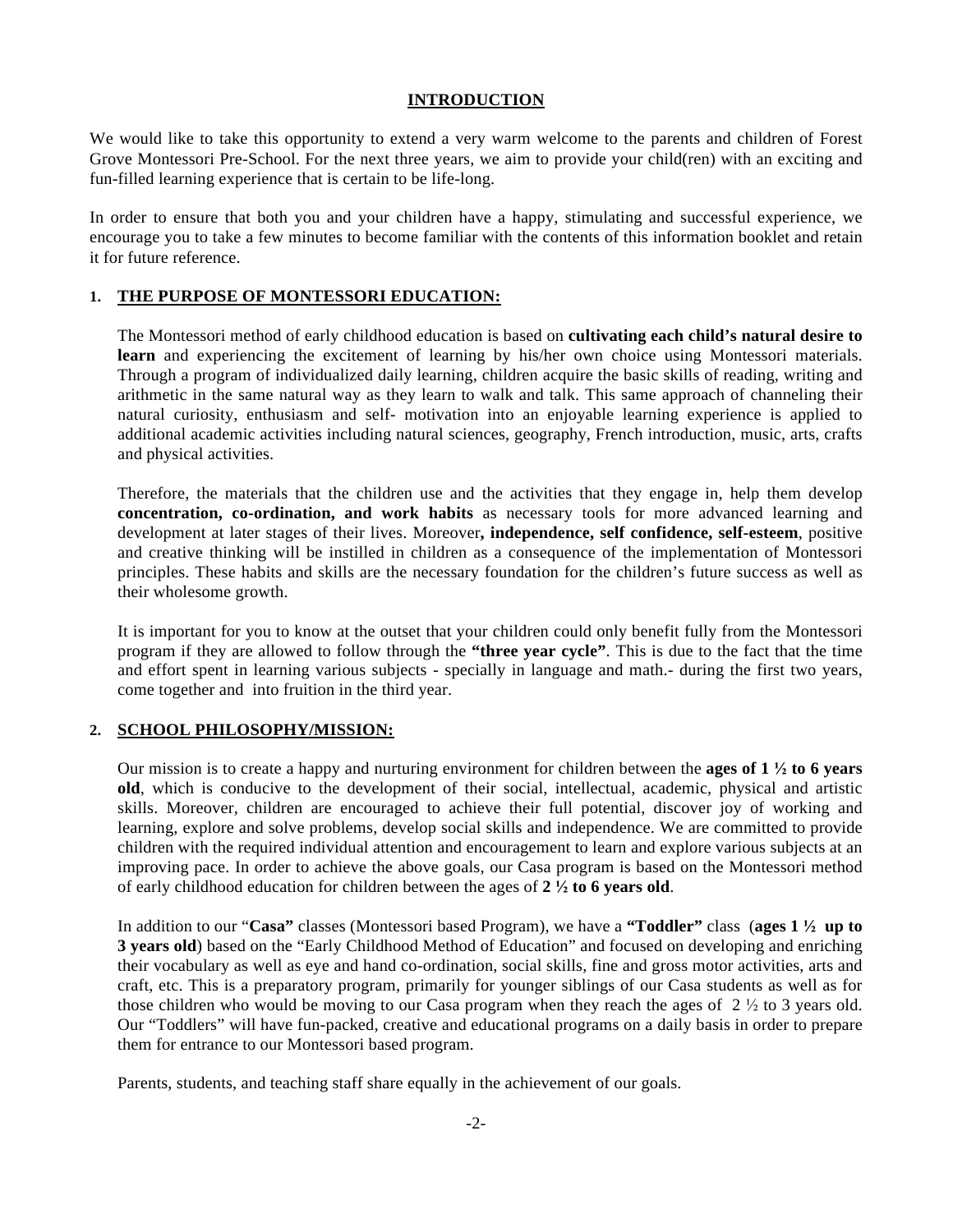#### **3. DISCIPLINE:**

We regard cultivating a healthy inner discipline to be very much a part of the children's learning experience. This is achieved in a positive and constructive manner by simple explanation, gentle reminders of the logical consequences of their actions as well as suggesting appropriate ways to deal with conflicts in a way appropriate to their actions and their ages. This will promote self respect, discipline and ensures health and safety, respect for others and for maintaining materials and equipment. Scolding, spanking, or other forms of corporal punishment are not permitted.

## **4. SCHOOL HOURS AND PUNCTUALITY:**

 The school is open from 8:00 a.m. to 6:00 p.m. The academic day is from 9:00 a.m. to 4:00 p.m. The Half Day morning program is scheduled from 9:00 to 11:30 and the Half Day afternoon program (if available) is scheduled from 2:00 to 4:00 p.m. Before and After School Programs start at 8:00 a.m. and ends at 6:00 p.m., as applicable.

It is our intention to give the students a sense of order and punctuality. Please ensure that your child arrives on time. A student arriving late for class is both disruptive and distracting from the on going learning process. Late arrivals miss out on the excitement generated by the introduction of new topics and materials by their teachers. If your child is unable to come to school, please advise the School accordingly

## **5. DROPPING OFF- PICKING UP STUDENTS:**

 Students must be dropped off at the gym or the door of the classroom (as applicable and after having changed to their in-door shoes, etc.) and picked up at the same place. Parents are advised to resist the temptation of entering the classroom at all times including the drop off and pick up times. In case of early pick ups, please wait outside the classroom until the teacher has dismissed the child(ren).

**Parents are also strictly advised to use the "one way" drive way to the west side of the building** for entrance (as shown on the school's sign), park their cars on the lower parking lot only, refrain from parking in the **reserved parking spaces to the left of the entrance door** of the school and exit from the most easterly drive way. Please note that the School is not allowed to make use of the upper parking lot or make use of the drive way in front of the Church for entrance or egress.

## **6. SEPARATION:**

The issue of separation is very important and it should not be assumed that separation is automatic or the same for each child. Most children want to come to school. Others are more apprehensive at first and this is quite normal. Sometimes a child's separation difficulties are directly reflecting a parent's own anxiety. Upon arrival, parents are asked to hand their child directly into the care of our staff. This is especially important for "new students" and their parents as there may be some "clinging" for first-timers. We ask that you say your good-byes lovingly, but quickly, and leave the school, so as not to prolong any sad feelings. It may be a good idea, however, for you to pick your child up after 1 or 2 hours for the first couple of days. By doing this, we are helping your child settle in. It will be hard at first, but a significant difference will usually emerge within a period of two weeks.

## **7. RELEASING STUDENTS:**

When anyone other than the parent, or regular adult who normally takes the student home, as already listed in the enrollment form, is asked to pick up a student from school, the following procedure must be followed: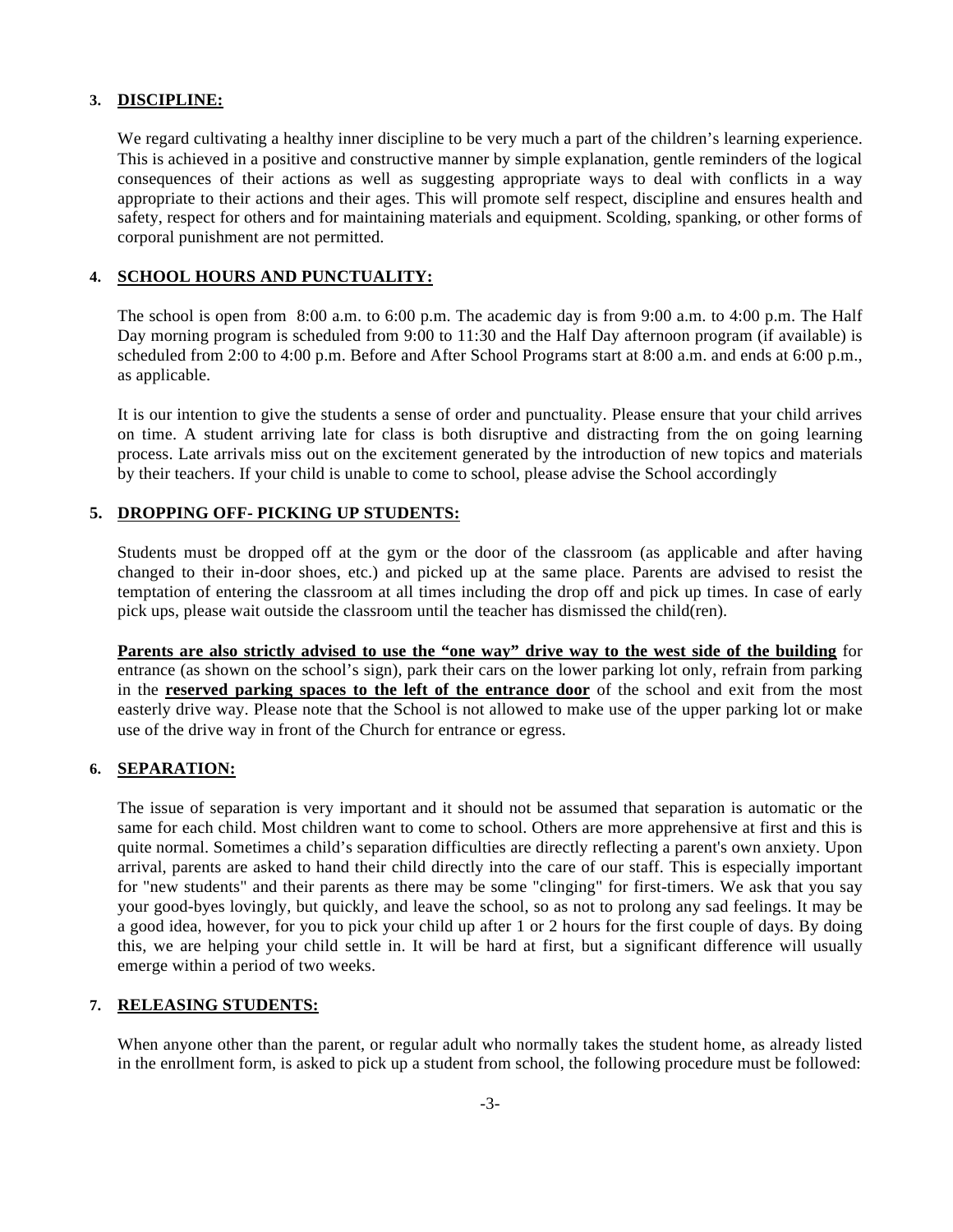- a) The teacher must be given a signed letter from the parent stating who will be picking up the child. It is not sufficient to merely say "the child' s sister" will be coming to pick him/her up - we need to know the person's full name for proper identification.
- b) If it is not possible to get a written letter to us in time, we need a phone call authorizing us to release the student and again the full name of the person to whom the student may be released.
- c) Parents are to inform the person picking-up their child to have some form of identification with them as they will be required to show it to the teacher. Parents are asked to explain this procedure to anyone picking up their child so that they do not feel embarrassed when asked for identification, and realize that it is for safety and security reasons only.
- d) The identification produced will be compared with the name given by the parent either verbally or in writing, and only if they are the same will the student be released. In case of any doubt, it is our policy not to release the student. We urge parents to be very particular about giving us adequate and proper instructions as we want to be absolutely sure that each student goes home with the person designated to pick him/her up.

## **8. NUTRITION AND SNACKS:**

A hot nutritious mid day meal and a morning and an afternoon snacks will be provided daily, as applicable (i.e., depending on Full or Half day attendance). Please ensure that your children have nutritious breakfast as morning snack is not an adequate substitute for breakfast. Morning snacks consist of various cereals and milk and afternoon snacks normally consists of biscuits or crackers and milk. The meals and snacks provided for the children are in accordance with the Canadian Food Guide and as outlined in the Day Nurseries Act.

Children's allergies will be taken into account in serving of lunch.

We welcome parents' contributions, on a voluntary basis, to our daily snacks in the form of pre-cut fruits and vegetables, yogurt and cheeses or any other nutritious snacking food. Due to allergy and religious reasons, please ask/let us know about the ingredients used in any food brought to the school.

## **9. ALLERGIES:**

If your child has or develops any allergies, (e.g., to paint, crayons, foods, juices, etc.) please notify the school immediately. All allergies must be listed in the student's medical information form.

#### **10. HEALTH AND ILLNESS RELATED ISSUES:**

For every one's benefit, if a child appears to be sick upon arrival at the school, the teacher has the right to refuse admittance. We trust that no parents will knowingly bring a child to the school if the child has any signs of fever, sore throat, rash, red and inflamed eyes with or without discharge, persistent cough and/or excessive nasal discharge, diarrhea, vomiting or any communicable disease (chicken pox, measles, etc.).

If a child becomes ill while at the school, he/she will be removed from the company of other children and you will be notified immediately. Should this occur, please pick up your child as soon as possible. In the event of an accident or other medical emergency, the parent acknowledges having signed the medical release form and authorizing the school to obtain immediate medical assistance for the child.

 Please note that we cannot exclude children from outdoor activities at any time or once they have returned to school after being ill. If your child cannot participate in the required outdoor play area due to illness, it is our policy that the child remains at home. These guidelines are put in place for the benefit of all our children, including your own. Please help us to maintain high standards of hygiene in order to minimize the spread of diseases.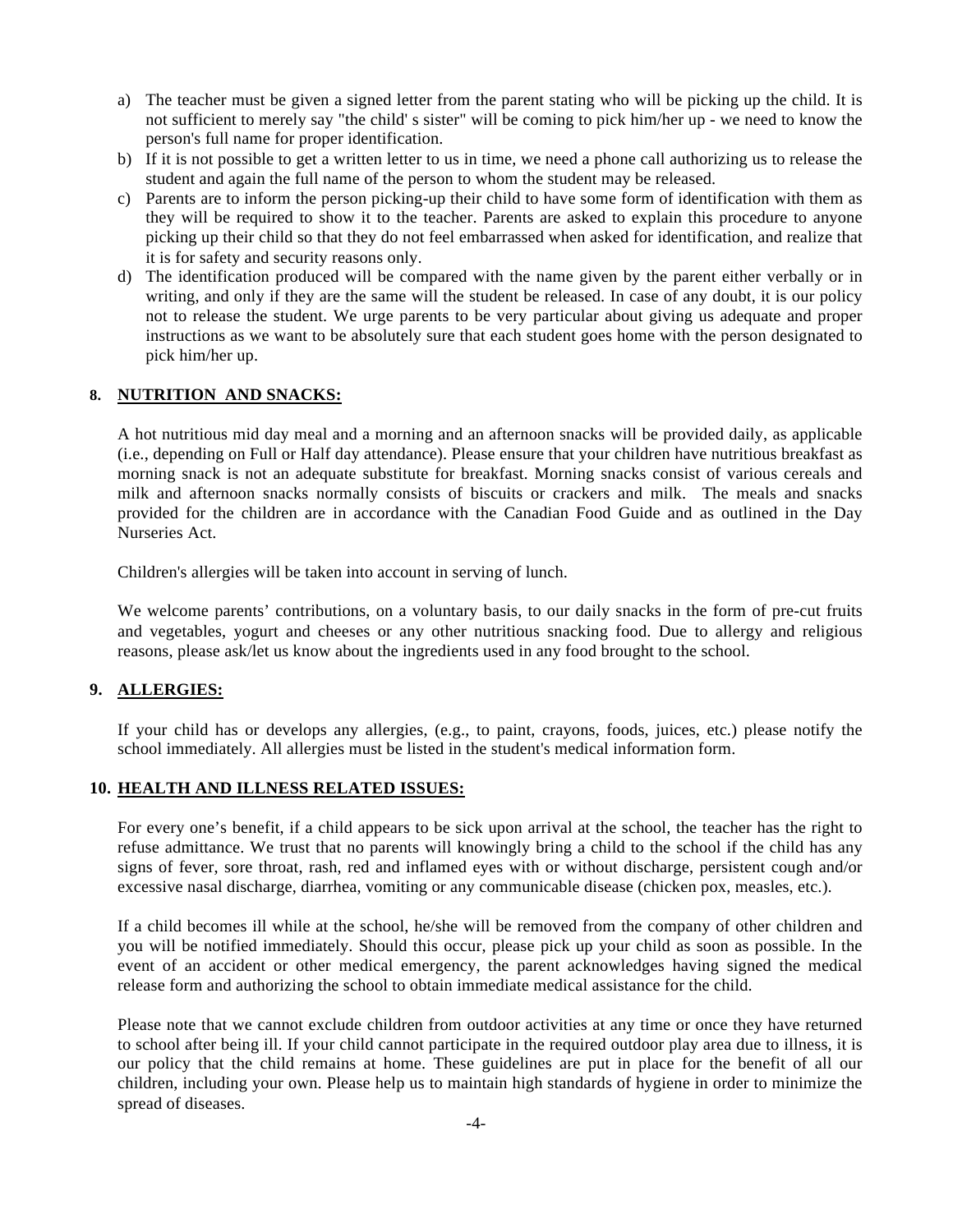#### **11. MEDICAL FORM:**

Before any medication can be given to a child, the drug and medication administration form must be duly filled out and signed. The medication must be in the original bottle and labeled with the student 's name. We shall not administer antibiotics unless they have been given to the child during the previous 48 hours. This is for the safety of your child.

If a student has had a communicable disease, such as chicken pox, he/she must bring a doctor's certificate upon returning to school, stating that he/she is now free of communicable diseases and is able to attend School again.

### **12. CLOTHING AND POSSESSIONS:**

For your child to participate and enjoy the daily program - specially the outdoor activities - it is essential that their clothing is suitable for the season and the daily weather forecast. It is important to provide clothing which is easy for children to manage on their own at their particular stage of development as our preschoolers will be encouraged to toilet, change/put on extra clothing for going outside or sleeping, etc., on their own (even though assistance will always be available). Please be consistent in dressing your children appropriately in order to pre-empt the possibility of your children catching cold.

The children are less likely to be distracted if their clothing is plain and simple in design. Moreover, a set of spare clothing should be provided to the School in case any accidents were to occur during the day. In addition to their regular outside shoes, the children are required to have a comfortable pair of inside shoes (preferably easy to manage by themselves, i.e., Velcro type, etc.).

We ask that you put your child' s name on his/her coat, boots, shoes, spare clothes, etc...

#### **13. SLEEPING IN THE AFTERNOON:**

Parents wishing their children to sleep after lunch must provide linen in the form of a pillow, a sheet and a blanket. A child feels more comfortable sleeping on personal belongings brought from home.

This linen together with the spare set of clothing must be taken home each Friday or prior to School holidays (or whenever the clothing are soiled), to be washed, and should be returned the next school day.

#### **14. TOYS:**

Toys may not be brought to School unless with prior arrangement, to avoid being misused or broken.

#### **15. BIRTHDAYS:**

If you would like your child to celebrate his/her birthday in the classroom, please let us know well in advance.

#### **16. CALENDAR:**

The new School calendar will be issued in September. It is our policy to notify parents of all events, trips or visits planned by the School. Please check the bulletin boards regularly for holidays, Parent-Teacher conferences, and other special events.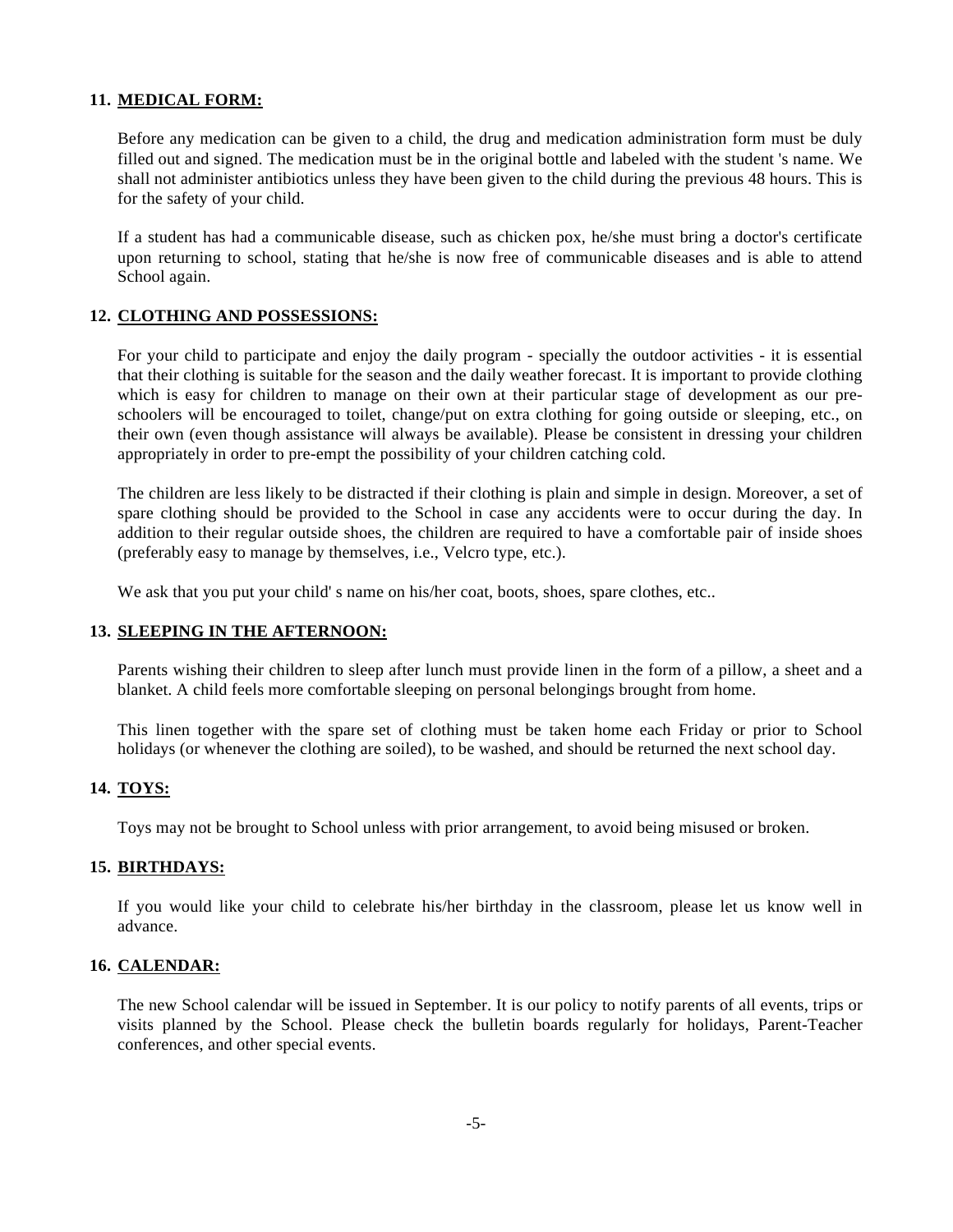#### **17. COMMUNICATION:**

Parents who have inquiries, concerns or suggestion can freely contact the office at any time. We kindly ask that parents do not try to engage staff in lengthy conversations/discussions as this will take the time away from their attending to the children or implementing the children's daily program.

#### **18. OBSERVATIONS:**

Observations are very informative, useful and can be fun. Any parent wishing to observe their child can set up an appointment with the Teacher. Experience shows that observation should not be longer than 20 minutes.

## **19. PARENT-TEACHER CONFERENCES:**

Parent-Teacher conferences are held twice a year to aid in facilitating the communication flow. Dates and times will be posted in advance for parents to sign and confirm the desired interviews. A periodical newsletter sent to the parents will inform them of the upcoming school activities in addition to their being posted on the bulletin boards.

#### **20. PROGRESS REPORTS/INTERVIEWS:**

Report cards will be sent out once a year in June. However, it should be noted that no report cards will be issued for the students in the first year of their attendance at the School. Parents are encouraged to meet during scheduled Parent-Teacher conferences to discuss and plan ways to enrich a child's progress.

#### **21. PARENTS' NIGHT:**

The School may host one Parents' Night early in the academic year in order to introduce the staff and inform parents about the varying program and curriculum. If so, the details will be available closer to the scheduled date.

### **22. MESSAGES AND PHONE CALLS:**

Any phone calls must be made through the school number. We discourage any phone calls to the teachers. If necessary, calls to the teachers should be limited to noon time, before or after school hours. Unless an emergency, teachers are not available to speak on the phone during class times as it is disruptive to the class activities.

#### **23. SCHOOL CLOSURES:**

Extreme weather conditions may force School closures. If you hear that a local public School my be closed, call F.G.M.S. to see if we will be closed as well. You will either speak to us directly or will receive a recorded message informing you of the closure.

#### **24. FIELD TRIPS:**

On occasions during the school year, field trips will be planned to special places of interest. A notice will be sent home with your child in advance informing you of the destination, time, date and cost. The notice will also include a permission slip to be signed and returned. Parents are welcome to accompany their child on such occasions, provided they inform the office ahead of the date of the trip.